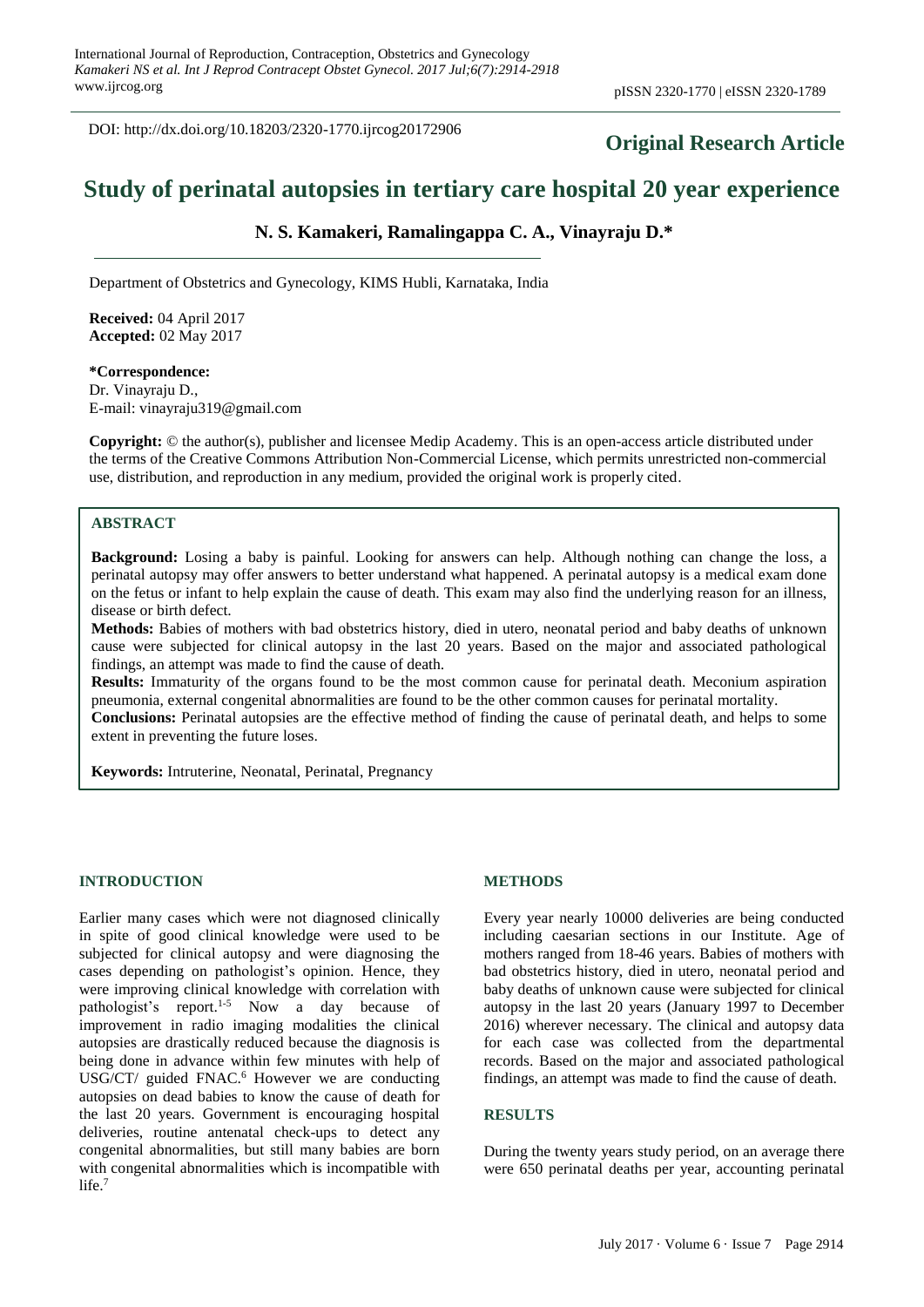mortality rate around 65/1000. In twenty years study 600 perinatal autopsies done (402 males and 198 females), birth weight of the autopsied cases ranged from 500gm to 3700gm with gestational age ranged from 20 weeks to 42 weeks.



**Figure 1: Microscopy of meconeum aspiration pneumonia.**

The major causes of the death have been analyzed in table. Immaturity of the organs found to be the most common cause for perinatal death. Meconium aspiration pneumonia, external congenital abnormalities are found to be the other common causes for perinatal mortality.





A total number of 40 congenital defects were detected in autopsies involving mainly cardiovascular, urogenital, respiration and gastrointestinal in decreased order. 5 cases have associated central nervous system involvement.

Higher rate of mortality was found in preterm  $\langle \langle 37 \rangle$ weeks) and low birth weight babies (<2500gm). Multiple pregnancies and maternal diseases like PIH, diabetes mellitus, severe anaemia, are associated with higher perinatal deaths. History of consanguinity was found in 10 cases (1.6%), Rh negative in 24 cases (4%).

#### **Table 1: Causes of death.**

| <b>Cause of death</b>                                 | <b>Number</b> | $\frac{0}{0}$ |
|-------------------------------------------------------|---------------|---------------|
| Immaturity of organs                                  | 198           | 33            |
| Meconium aspiration pneumonia                         | 150           | 25            |
| <b>External congenital abnormalities</b>              | 40            | 6.7           |
| Dysplastic cystic kidney disease                      | 40            | 6.7           |
| Polycystic kidney disease                             | 10            | 1.7           |
| Cystic lung disease                                   | 10            | 1.7           |
| Placental infarction                                  | 6             | 1             |
| Congenital cystic adenomatoid<br>malformation of lung | 5             | 0.8           |
| Renal agenesis                                        | 4             | 0.7           |
| Pulmonary hypoplasia                                  | 2             | 0.3           |
| Cases of hyaline membrane<br>disease of lung          | $\mathbf{1}$  | 0.2           |
| Glycogen storage disease                              | 1             | 0.2           |
| Idiopathic infantile arterial<br>calcification        | 1             | 0.2           |
| Maternal factors                                      | 112           | 18.65         |
| Uncertain causes                                      | 17            | 4.45          |
| Total                                                 | 600           | 100.0         |



**Figure 3: Baby with autosomal recessive bilateral polycystic kidney disease.**



**Figure 4: Cut section autosomal recessive bilateral polycystic kidney disease.**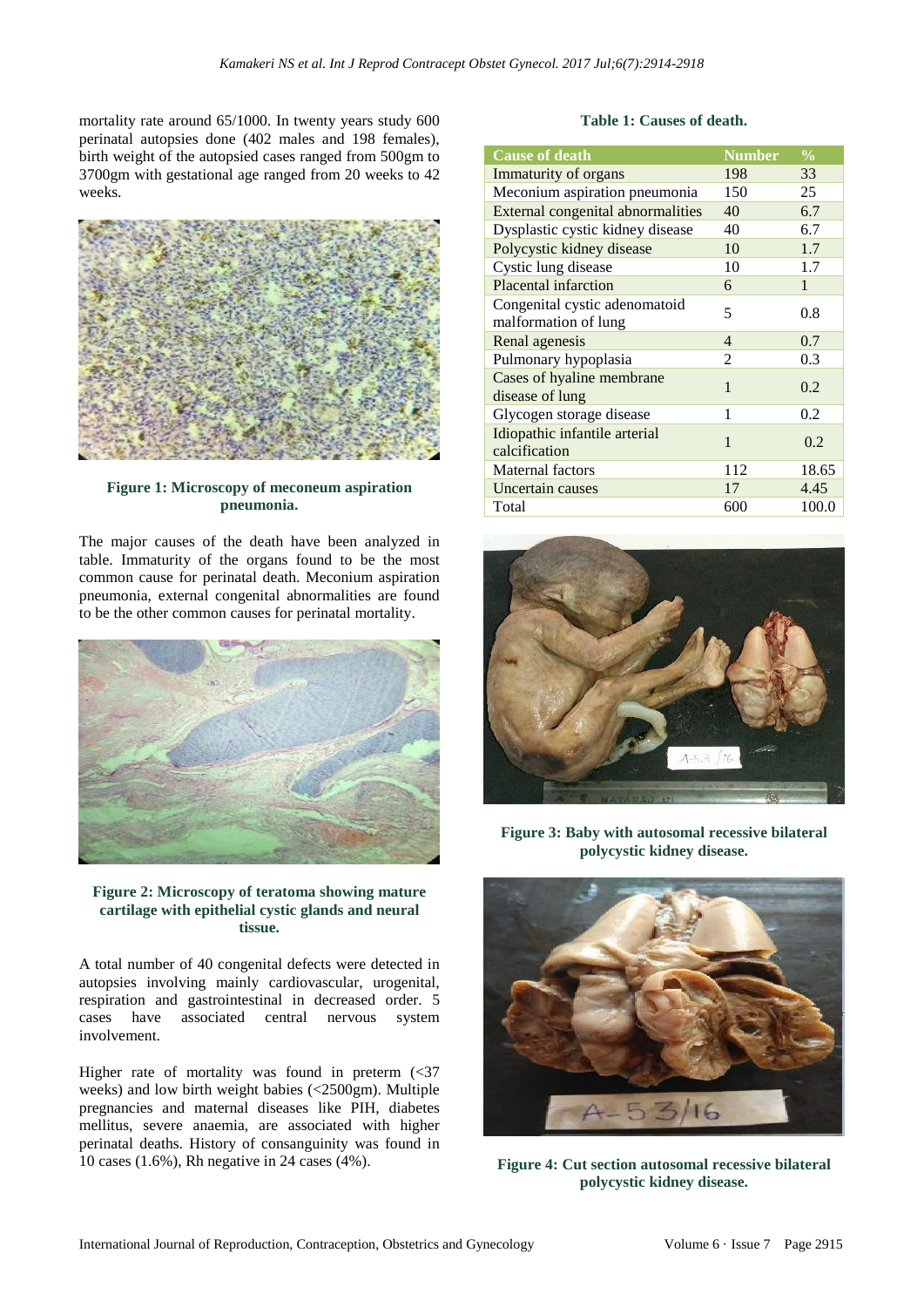

**Figure 5: Microscopy of polycystic kidney disease with many dilated cysts with occasional glomeruli and tubules.**



**Figure 6: Fetus of congenital cystic adenomatoid malformation of lung showing male external genitalia, inset shows cystic adenomatoid malformation of lung, cystic dysplasia of kidney with uterus.**



**Figure 7: Specimen of congenital cystic adenomatoid malformation of lung, cystic dysplasia of kidney with uterus.**

#### **DISCUSSION**

Fetal death occurs prior to the complete expulsion or extraction of the products of conception irrespective of the duration of pregnancy, and is indicated by absent breathing, heartbeat, pulsating umbilical cord or muscular movement. Intrauterine and intrapartum deaths are included. In the present study immaturity of organs were the major cause accounting for perinatal death. Congenital malformations were detected in 198 cases (33%), maximum in the cardiovascular system, findings are similar to studies.<sup>8,9</sup> Unexplained fetal death was found to be associated with in 4.45% of the cases, in contradiction to the study results obtained by Huang et al, where as he found higher percentage of un explained fetal death.<sup>10</sup>



**Figure 8: Microscopy of congenital cystic adenomatoid malformation lung.**



#### **Figure 9: Microscopy of cystic dysplastic kidney in congenital cystic adenomatoid malformation of lung.**

Maternal hypertensive disorders were found to be significantly associated with intrauterine fetal death in18.65% of the women. Similar results were seen in a study done by Korejo et al, where hypertensive disorders contributed to 24% of the fetal deaths.<sup>11</sup> Benefits of autopsy: The direct benefits of autopsy to parents are not limited to refining the risk of recurrence. Even after autopsy, sometimes a definitive final diagnosis cannot be made and information given to parents may cover a range of possible diagnoses. In such cases the storage of fetal samples for possible future genetic analysis provides the hope of an accurate diagnosis (which may have ramifications for the wider family) at a much later date. In most cases in which the scan findings are confirmed parents can gain comfort that their baby had the prenatally suspected condition. The finding of additional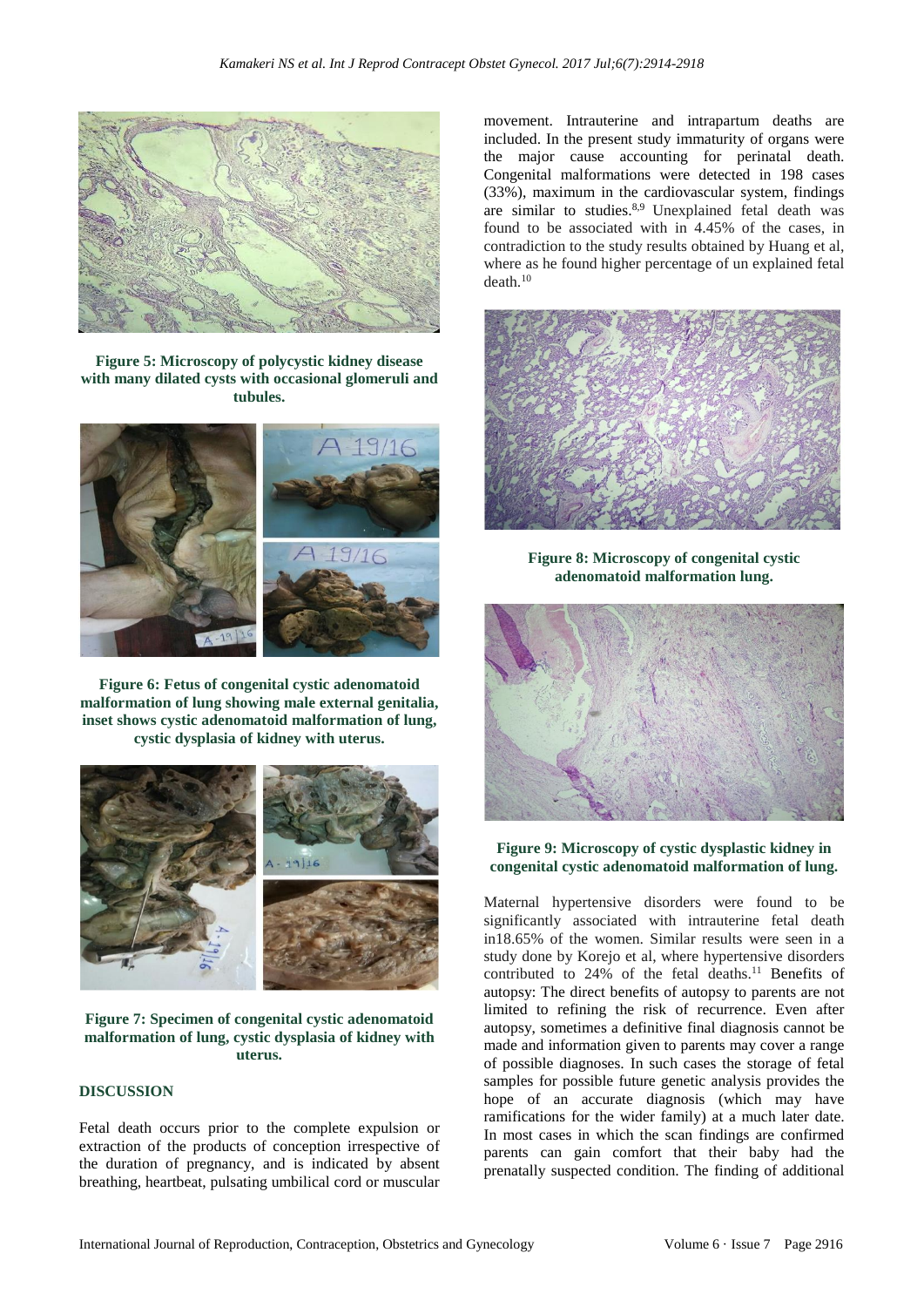malformations, as well as in some cases changing the diagnosis, may be helpful in targeting tests in a subsequent pregnancy. A wider importance of autopsy is in its value for quality control for prenatal diagnosis, teaching, and research. The decline in autopsy rate and issues surrounding the retention of tissues and organs for diagnostic studies, teaching, and research has been the subject of much debate since the adverse publicity concerning autopsies and organ retention.



**Figure 10: Gross picture showing fetus amorphous with placenta and attached umblical cords for twins.**



**Figure 11: Cut section showing heterologous elements with hair.**



#### **Figure 12: X ray of amorphous fetus showing axial skeleton with limb bud (A-53/14).**

Parents should be provided with full information and not be coerced into accepting an autopsy examination. It is important that those advising them at such a sensitive time do not take what may be the superficially kinder route of avoiding detailed discussion about the autopsy. Parents need full information about the potential benefits of the examination, including details both about the procedures involved and about the benefits in providing information about risks of recurrence if they are to make a truly informed decision. This discussion should be with an appropriately trained professional. Our study provides important information for parents. If a termination has been carried out because of anomalies detected by ultrasound scan, by declining an autopsy, parents will remain ignorant of information of recurrence risk. $<sup>11</sup>$ </sup>

### **CONCLUSION**

A total of 600 perinatal and fetal autopsies were conducted from the period of January 1997 to December 2016. Out of 600 autopsies, 402 (67%) males and 198 (33%) female's autopsies were conducted. Out of 402 males 150 babies had congenital malformations, and 48 female babies had congenital malformations among 198 females. Congenital anomalies were commonest in the birth weight group of 1000-1500 grams accounting for 79 cases. Most of the fetal and neonatal deaths due to lethal malformations occurred in the age group of 21 to 30 years  $(17\%)$ , in these group 4 cases had congenital malformations. In the age group, less than 20 years out of 12 fetal autopsies 7 presented with malformation and 4 mothers were primigravida and 8 were multigravida. In more than third gravid, four cases showed congenital anomalies.

This study confirms the most number of perinatal deaths occurred in Low Birth Weight and preterm babies. Even though the prenatal ultrasonography reasonably predicts the malformations, fetal autopsy is essential to look for additional malformations. Fetal and neonatal autopsy helps the parents by giving the information regarding recurrence risk of fetal anomaly, so that regular antenatal check-ups with specific diagnostic test help to avoid congenital anomalies in subsequent newborn.

### **ACKNOWLEDGMENTS**

Authors would like to thank Director, Principal of KIMS Hubli for their support.

*Funding: No funding sources Conflict of interest: None declared Ethical approval: The study was approved by the Institutional Ethics Committee*

### **REFERENCES**

- 1. Chiswick ML. Commentary on current World Health Organization definitions used in perinatal statistics. Br. J. Obstet. Gynec. 1986:93:1236-8.
- 2. WHO/FRH/MSM/96.7. Perinatal mortality. A listing of available information material, health and safe